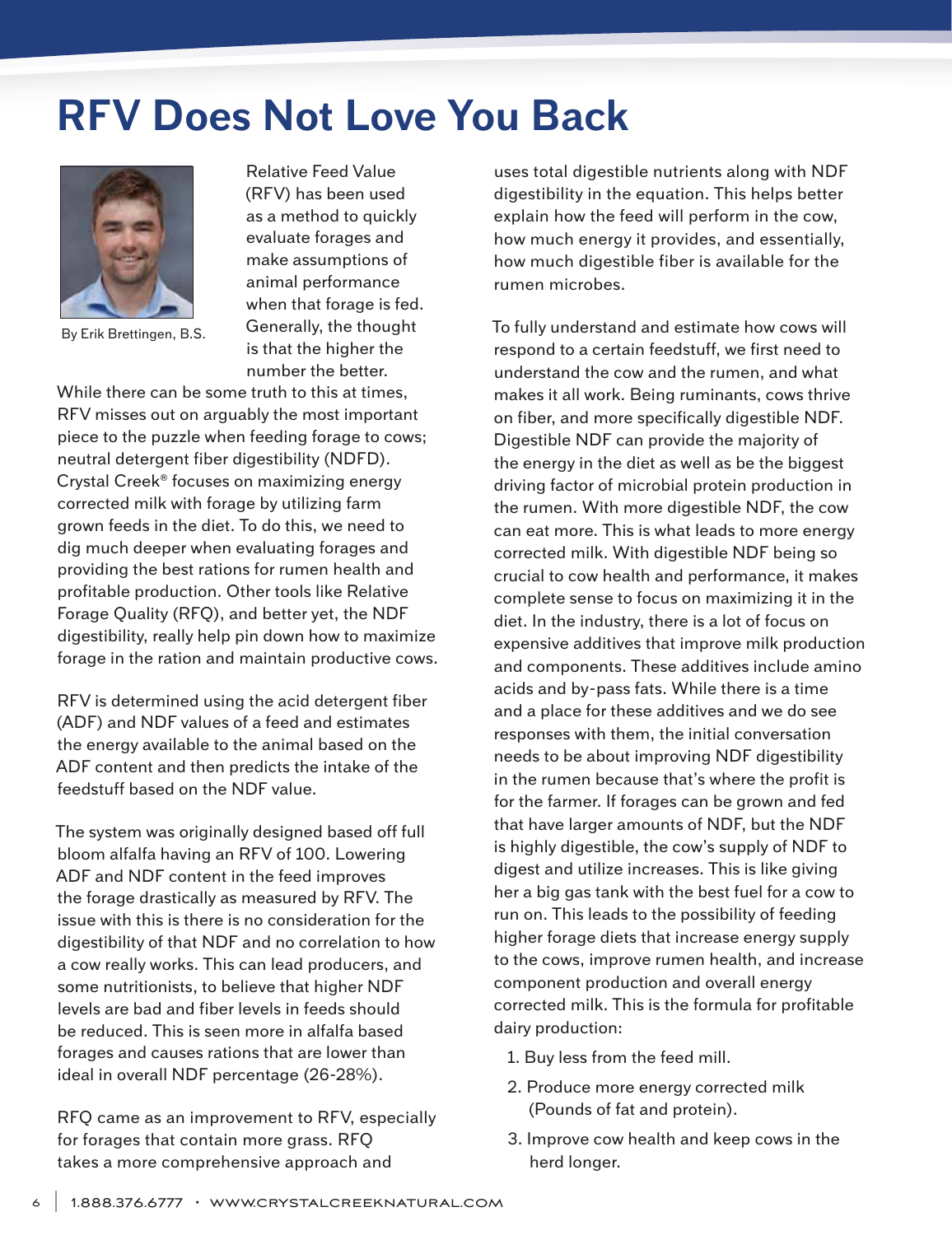| <b>Figure 1</b>        |        |        |                             |        |  |
|------------------------|--------|--------|-----------------------------|--------|--|
| <b>FORAGE #1</b>       |        |        | <b>FORAGE #2</b>            |        |  |
| Crude Protein          | %DM    | 19.64  | %DM<br><b>Crude Protein</b> | 20.88  |  |
| <b>AD-ICP</b>          | %CP    | 1.97   | %CP<br>AD-ICP % of CP       | 9.25   |  |
| ND-ICP w/SS            | %CP    | 2.56   | %CP<br>ND-ICP w/SS          | 17.86  |  |
| Protein Sol.           | %CP    | 58.30  | %CP<br>Protein Sol.         | 54.07  |  |
| Ammonia-CP             | %CP    | 10.88  | %CP<br>Ammonia-CP           | 4.05   |  |
| Ammonia-CP             | %DM    | 2.13   | <b>ADF</b><br>%DM           | 28.18  |  |
| <b>ADF</b>             | %DM    | 37.00  | aNDF<br>%DM                 | 42.22  |  |
| aNDF                   | %DM    | 40.92  | aNDFcm<br>%DM               | 40.20  |  |
| aNDFcm                 | %DM    | 38.42  | %NDFcm<br>Lignin            | 7.19   |  |
| Lignin (Sulfuric Acid) | %NDFcm | 7.22   | NDFD12<br>%NDFcm            | 51.92  |  |
| Lignin                 | %NDFcm | 18.79  | NDFD30<br>%NDFcm            | 70.00  |  |
| NDFD12                 | %NDFcm | 33.21  | NDFD120<br>%NDFcm           | 79.25  |  |
| NDFD30                 | %NDFcm | 40.50  | NDFD240<br>%NDFcm           | 81.37  |  |
| <b>NDFD120</b>         | %NDFcm | 44.95  |                             |        |  |
| NDFD240                | %NDFcm | 46.30  |                             |        |  |
|                        |        |        | <b>RFV</b>                  | 147.42 |  |
|                        |        |        | <b>RFQ</b>                  | 198.70 |  |
| <b>RFV</b>             |        | 150.04 |                             |        |  |
| <b>RFQ</b>             |        | 163.47 |                             |        |  |

To understand this better, above is a comparison between two forages and the impacts they have in a lactating ration.

Forage 1 has lower NDF and a higher RFV. When taking a look at NDF digestibility, only 40.6% of the NDF in this feed will digest in the rumen in 30 hours. Now compare this to Forage 2, which has a lower RFV and higher NDF value. When we dig deeper, we see that in 30 hours, 70% of the NDF will be digested by the cow! This feed, although lower RFV, has a significantly larger amount of digestible NDF for the cows to work with and make milk out of. The graphics in green give a visual representation of this. With the light green representing the total NDF in the crop and

the dark green showing how much of that NDF is digestible.



<sup>(</sup>Continued on page 8)